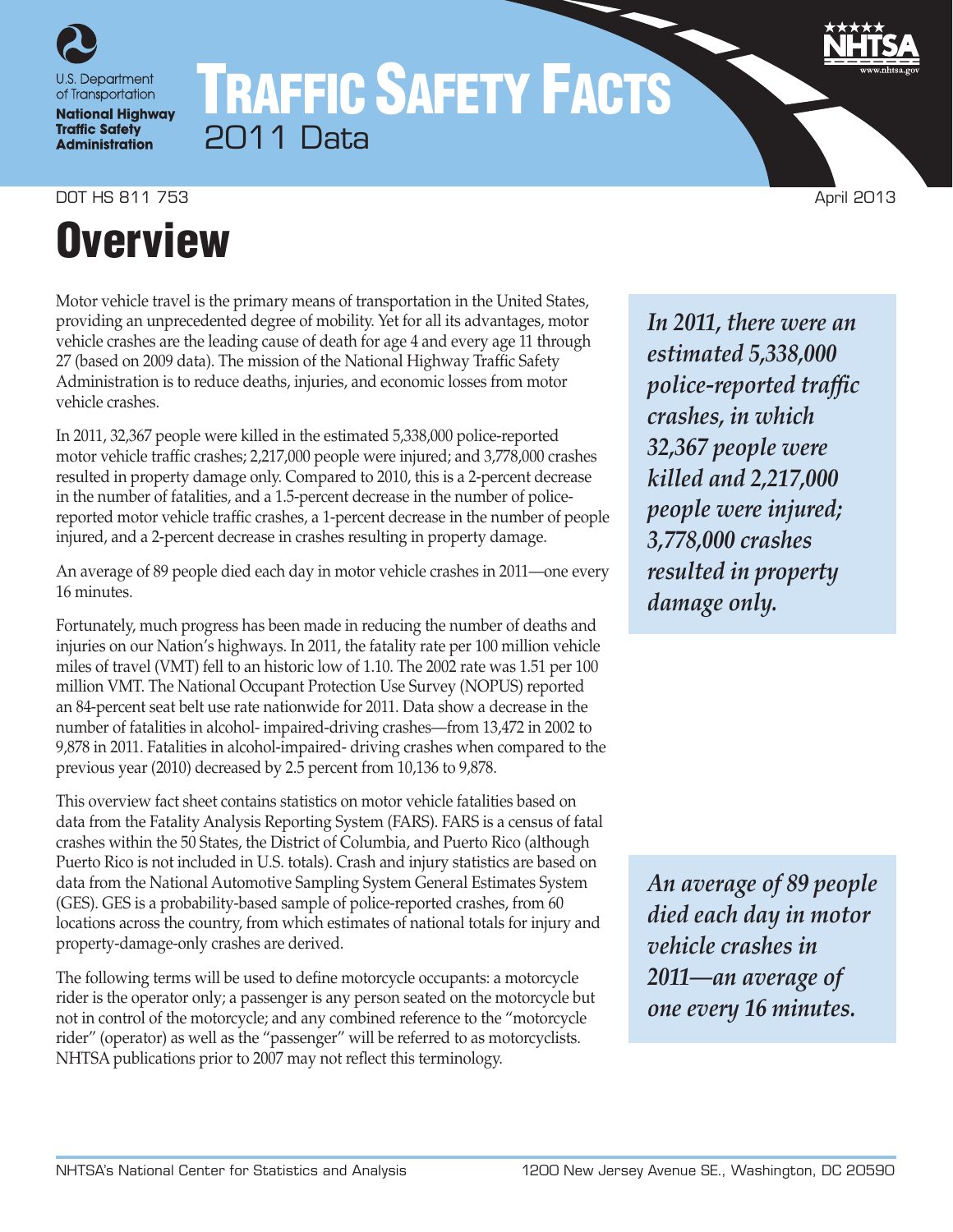Table 1

2

## **People Killed and Injured and Fatality and Injury Rates, 2002–2011**

| r copic Kincu anu mjurcu anu ratanty anu mjury natos, 2002 |                |                                                     |                                                                    |                                                  |                                                                             |                                                                     |                                                                                |                                                       |                                                                        |  |  |
|------------------------------------------------------------|----------------|-----------------------------------------------------|--------------------------------------------------------------------|--------------------------------------------------|-----------------------------------------------------------------------------|---------------------------------------------------------------------|--------------------------------------------------------------------------------|-------------------------------------------------------|------------------------------------------------------------------------|--|--|
| <b>Year</b>                                                | <b>Killed</b>  | <b>Resident</b><br><b>Population</b><br>(Thousands) | <b>Fatality</b><br><b>Rate per</b><br>100,000<br><b>Population</b> | <b>Licensed</b><br><b>Drivers</b><br>(Thousands) | <b>Fatality</b><br>Rate per<br>100,000<br><b>Licensed</b><br><b>Drivers</b> | <b>Registered</b><br><b>Motor</b><br><b>Vehicles</b><br>(Thousands) | <b>Fatality</b><br>Rate per<br>100,000<br><b>Registered</b><br><b>Vehicles</b> | <b>Vehicle Miles</b><br><b>Traveled</b><br>(Billions) | <b>Fatality</b><br><b>Rate per</b><br><b>100 Million</b><br><b>VMT</b> |  |  |
| Killed                                                     |                |                                                     |                                                                    |                                                  |                                                                             |                                                                     |                                                                                |                                                       |                                                                        |  |  |
| 2002                                                       | 43,005         | 287,625                                             | 14.95                                                              | 194,602                                          | 22.10                                                                       | 225,685                                                             | 19.06                                                                          | 2,856                                                 | 1.51                                                                   |  |  |
| 2003                                                       | 42,884         | 290,108                                             | 14.78                                                              | 196,166                                          | 21.86                                                                       | 230,633                                                             | 18.59                                                                          | 2,890                                                 | 1.48                                                                   |  |  |
| 2004                                                       | 42,836         | 292,805                                             | 14.63                                                              | 198,889                                          | 21.54                                                                       | 237,949                                                             | 18.00                                                                          | 2,965                                                 | 1.44                                                                   |  |  |
| 2005                                                       | 43,510         | 295,517                                             | 14.72                                                              | 200,549                                          | 21.70                                                                       | 245,628                                                             | 17.71                                                                          | 2,989                                                 | 1.46                                                                   |  |  |
| 2006                                                       | 42,708         | 298,380                                             | 14.31                                                              | 202,810                                          | 21.06                                                                       | 251,415                                                             | 16.99                                                                          | 3,014                                                 | 1.42                                                                   |  |  |
| 2007                                                       | 41,259         | 301,231                                             | 13.70                                                              | 205,742                                          | 20.05                                                                       | 257,472                                                             | 16.02                                                                          | 3,031                                                 | 1.36                                                                   |  |  |
| 2008                                                       | 37,423         | 304,094                                             | 12.31                                                              | 208,321                                          | 17.96                                                                       | 259,360                                                             | 14.43                                                                          | 2,977                                                 | 1.26                                                                   |  |  |
| 2009                                                       | 33,883         | 306,772                                             | 11.05                                                              | 209,618                                          | 16.16                                                                       | 258,958                                                             | 13.08                                                                          | 2,957                                                 | 1.15                                                                   |  |  |
| 2010                                                       | 32,999         | 309,330                                             | 10.67                                                              | 210,115                                          | 15.71                                                                       | 257,312                                                             | 12.82                                                                          | 2,967                                                 | 1.11                                                                   |  |  |
| 2011                                                       | 32,367         | 311,592                                             | 10.39                                                              | 211,875                                          | 15.28                                                                       | 257,512                                                             | 12.57                                                                          | 2,946                                                 | 1.10                                                                   |  |  |
| <b>Year</b>                                                | <b>Injured</b> | <b>Resident</b><br><b>Population</b><br>(Thousands) | <b>Injury Rate</b><br>per 100,000<br>population                    | <b>Licensed</b><br><b>Drivers</b><br>(Thousands) | <b>Injury Rate</b><br>per 100,000<br><b>Licensed</b><br><b>Drivers</b>      | <b>Registered</b><br><b>Motor</b><br><b>Vehicles</b><br>(Thousands) | <b>Injury Rate</b><br>per 100,000<br><b>Registered</b><br><b>Vehicles</b>      | <b>Vehicle Miles</b><br><b>Traveled</b><br>(Billions) | <b>Injury Rate</b><br>per 100<br><b>Million VMT</b>                    |  |  |
|                                                            |                |                                                     |                                                                    |                                                  | <b>Injured</b>                                                              |                                                                     |                                                                                |                                                       |                                                                        |  |  |
| 2002                                                       | 2,926,000      | 287,625                                             | 1,017                                                              | 194,602                                          | 1,503                                                                       | 225,685                                                             | 1,296                                                                          | 2,856                                                 | 102                                                                    |  |  |
| 2003                                                       | 2,889,000      | 290,108                                             | 996                                                                | 196,166                                          | 1,473                                                                       | 230,633                                                             | 1,252                                                                          | 2,890                                                 | 100                                                                    |  |  |
| 2004                                                       | 2,788,000      | 292,805                                             | 952                                                                | 198,889                                          | 1,402                                                                       | 237,949                                                             | 1,172                                                                          | 2,965                                                 | 94                                                                     |  |  |
| 2005                                                       | 2,699,000      | 295,517                                             | 913                                                                | 200,549                                          | 1,346                                                                       | 245,628                                                             | 1,099                                                                          | 2,989                                                 | 90                                                                     |  |  |
| 2006                                                       | 2,575,000      | 298,380                                             | 863                                                                | 202,810                                          | 1,269                                                                       | 251,415                                                             | 1,024                                                                          | 3,014                                                 | 85                                                                     |  |  |
| 2007                                                       | 2,491,000      | 301,231                                             | 827                                                                | 205,742                                          | 1,211                                                                       | 257,472                                                             | 967                                                                            | 3,031                                                 | 82                                                                     |  |  |
| 2008                                                       | 2,346,000      | 304,094                                             | 771                                                                | 208,321                                          | 1,126                                                                       | 259,360                                                             | 904                                                                            | 2,977                                                 | 79                                                                     |  |  |
| 2009                                                       | 2,217,000      | 306,772                                             | 723                                                                | 209,618                                          | 1,058                                                                       | 258,958                                                             | 856                                                                            | 2,957                                                 | 75                                                                     |  |  |
| 2010                                                       | 2,239,000      | 309,330                                             | 724                                                                | 210,115                                          | 1,066                                                                       | 257,312                                                             | 870                                                                            | 2,967                                                 | 75                                                                     |  |  |
| 2011                                                       | 2,217,000      | 311,592                                             | 711                                                                | 211,875                                          | 1,046                                                                       | 257,512                                                             | 861                                                                            | 2,946                                                 | 75                                                                     |  |  |

**Sources:** Vehicle Miles of Travel and Licensed Drivers — Federal Highway Administration; Registered Vehicles — R.L. Polk & Co. and Federal Highway Administration; Population — U.S. Bureau of the Census.

> The fatality rate per 100 million VMT in 2011 was 1.10, down from 1.11 in 2010. The fatality rate based on population, or registered vehicles also declined. The injury rate per 100 million VMT in 2011 was 75, same as in 2010. However, the injury rate based on population and registered vehicles declined from 2010. (See Table 1).

> Vehicle occupants accounted for 69 percent and motorcyclists accounted for 14 percent of traffic fatalities in 2011. The remaining 16 percent were pedestrians, pedalcyclists, and other nonoccupants. Males accounted for 71 percent of all traffic fatalities, 70 percent of all pedestrian fatalities, and 85 percent of all pedalcyclist fatalities in 2011.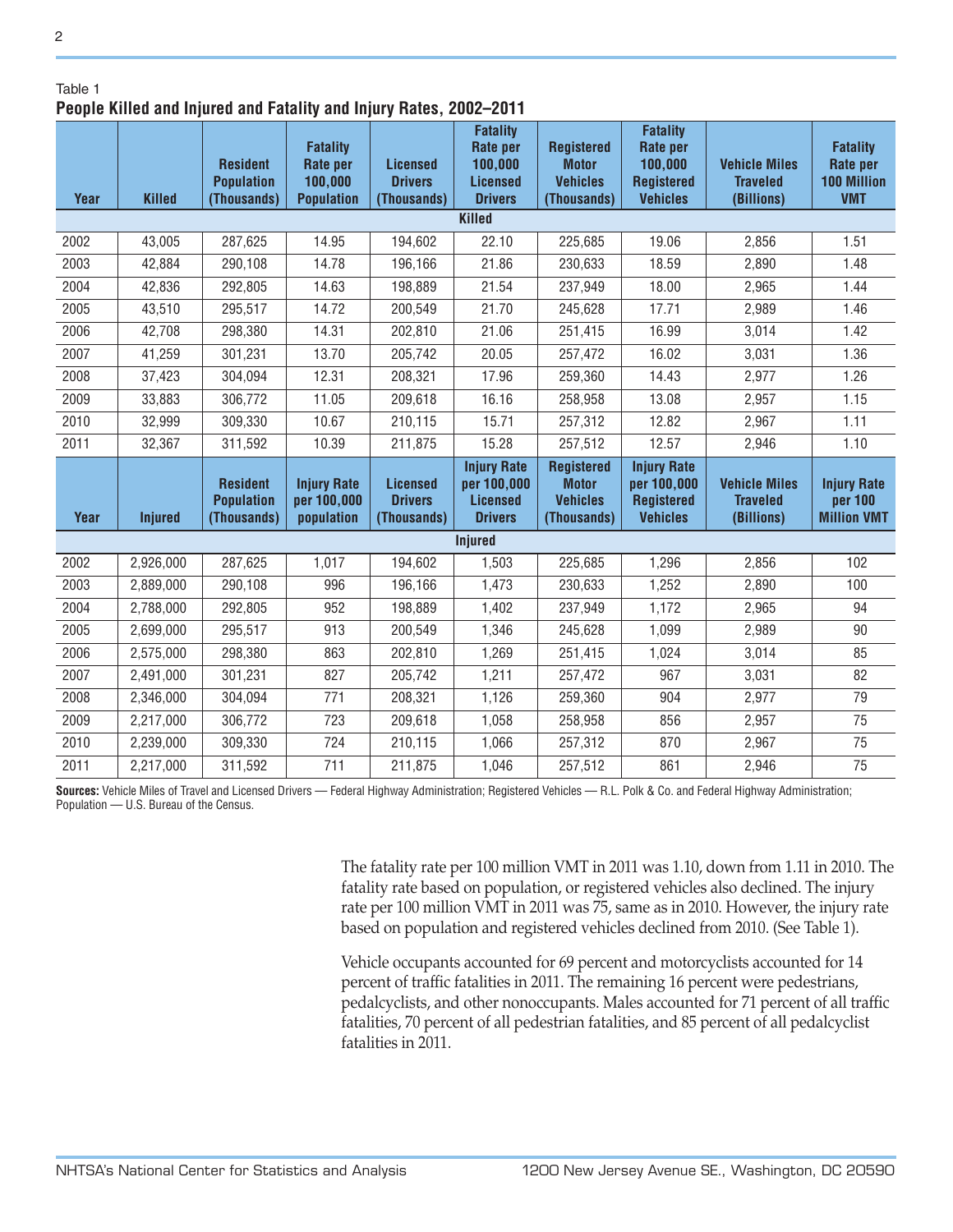## Table 2 **Motor Vehicle Occupants, Motorcyclists, and Nonoccupants Killed and Injured, 2002–2011**

|      | <b>Occupants by Vehicle Type</b> |               |               |              | <b>Nonoccupants</b> |                |         |        |         |                |              |              |
|------|----------------------------------|---------------|---------------|--------------|---------------------|----------------|---------|--------|---------|----------------|--------------|--------------|
|      | <b>Passenger</b>                 | Light         | <b>Large</b>  |              | Other/              |                | Motor-  | Pedes- | Pedal-  | Other/         |              |              |
| Year | <b>Cars</b>                      | <b>Trucks</b> | <b>Trucks</b> | <b>Buses</b> | <b>Unknown</b>      | <b>Total</b>   | cyclist | trian  | cyclist | <b>Unknown</b> | <b>Total</b> | <b>Total</b> |
|      | <b>Killed</b>                    |               |               |              |                     |                |         |        |         |                |              |              |
| 2002 | 20,569                           | 12,274        | 689           | 45           | 528                 | 34,105         | 3,270   | 4,851  | 665     | 114            | 5,630        | 43,005       |
| 2003 | 19,725                           | 12,546        | 726           | 41           | 589                 | 33,627         | 3,714   | 4,774  | 629     | 140            | 5,543        | 42,884       |
| 2004 | 19,192                           | 12,674        | 766           | 42           | 602                 | 33,276         | 4,028   | 4,675  | 727     | 130            | 5,532        | 42,836       |
| 2005 | 18,512                           | 13,037        | 804           | 58           | 659                 | 33,070         | 4,576   | 4,892  | 786     | 186            | 5,864        | 43,510       |
| 2006 | 17,925                           | 12,761        | 805           | 27           | 601                 | 32,119         | 4,837   | 4,795  | 772     | 185            | 5,752        | 42,708       |
| 2007 | 16,614                           | 12,458        | 805           | 36           | 614                 | 30,527         | 5,174   | 4,699  | 701     | 158            | 5,558        | 41,259       |
| 2008 | 14,646                           | 10,816        | 682           | 67           | 580                 | 26,791         | 5,312   | 4,414  | 718     | 188            | 5,320        | 37,423       |
| 2009 | 13,135                           | 10,312        | 499           | 26           | 554                 | 24,526         | 4,469   | 4,109  | 628     | 151            | 4,888        | 33,883       |
| 2010 | 12,491                           | 9,782         | 530           | 44           | 524                 | 23,371         | 4,518   | 4,302  | 623     | 185            | 5,110        | 32,999       |
| 2011 | 11,981                           | 9,272         | 635           | 54           | 506                 | 22,448         | 4,612   | 4,432  | 677     | 198            | 5,307        | 32,367       |
|      |                                  |               |               |              |                     | <b>Injured</b> |         |        |         |                |              |              |
| 2002 | 1,805,000                        | 879,000       | 26,000        | 19,000       | 6,000               | 2,735,000      | 65,000  | 71,000 | 48,000  | 7,000          | 126,000      | 2,926,000    |
| 2003 | 1,756,000                        | 889,000       | 27,000        | 18,000       | 7,000               | 2,697,000      | 67,000  | 70,000 | 46,000  | 8,000          | 124,000      | 2,889,000    |
| 2004 | 1,643,000                        | 900,000       | 27,000        | 16,000       | 7,000               | 2,594,000      | 76,000  | 68,000 | 41,000  | 9,000          | 118,000      | 2,788,000    |
| 2005 | 1,573,000                        | 872,000       | 27,000        | 11,000       | 10,000              | 2,494,000      | 87,000  | 64,000 | 45,000  | 8,000          | 118,000      | 2,699,000    |
| 2006 | 1,475,000                        | 857,000       | 23,000        | 10,000       | 11,000              | 2,375,000      | 88,000  | 61,000 | 44,000  | 7,000          | 112,000      | 2,575,000    |
| 2007 | 1,379,000                        | 841,000       | 23,000        | 12,000       | 8,000               | 2,264,000      | 103,000 | 70,000 | 43,000  | 10,000         | 124,000      | 2,491,000    |
| 2008 | 1,304,000                        | 768,000       | 23,000        | 15,000       | 9,000               | 2,120,000      | 96,000  | 69,000 | 52,000  | 9,000          | 130,000      | 2,346,000    |
| 2009 | 1,216,000                        | 759,000       | 17,000        | 12,000       | 7,000               | 2,011,000      | 90,000  | 59,000 | 51,000  | 7,000          | 116,000      | 2,217,000    |
| 2010 | 1,253,000                        | 733,000       | 20,000        | 17,000       | 5,000               | 2,027,000      | 82,000  | 70,000 | 52,000  | 8,000          | 130,000      | 2,239,000    |
| 2011 | 1,240,000                        | 728,000       | 23,000        | 13,000       | 6,000               | 2,010,000      | 81,000  | 69,000 | 48,000  | 9,000          | 126,000      | 2,217,000    |

# **Occupant Protection**

In 2011, 49 States and the District of Columbia had seat belt use laws in effect. Use rates vary widely from State to State, reflecting factors such as differences in public attitudes, enforcement practices, legal provisions, and public information and education programs.

From 1975 through 2011, NHTSA estimates that seat belts saved the lives of 292,471 passenger vehicle occupants age 5 and older, including 11,949 lives saved in 2011. If all passenger vehicle occupants age 5 and older wore seat belts, an estimated 15,333 lives (that is, an additional 3,384) would have been saved in 2011.

In 2011, it is estimated that 263 children under age 5 were saved as a result of child restraint use, which includes child safety seats and seat belts. Among children, an estimated 9,874 lives were saved by restraints from 1975 through 2011.

*NHTSA estimates that 11,949 lives were saved in 2011 by the use of seat belts.*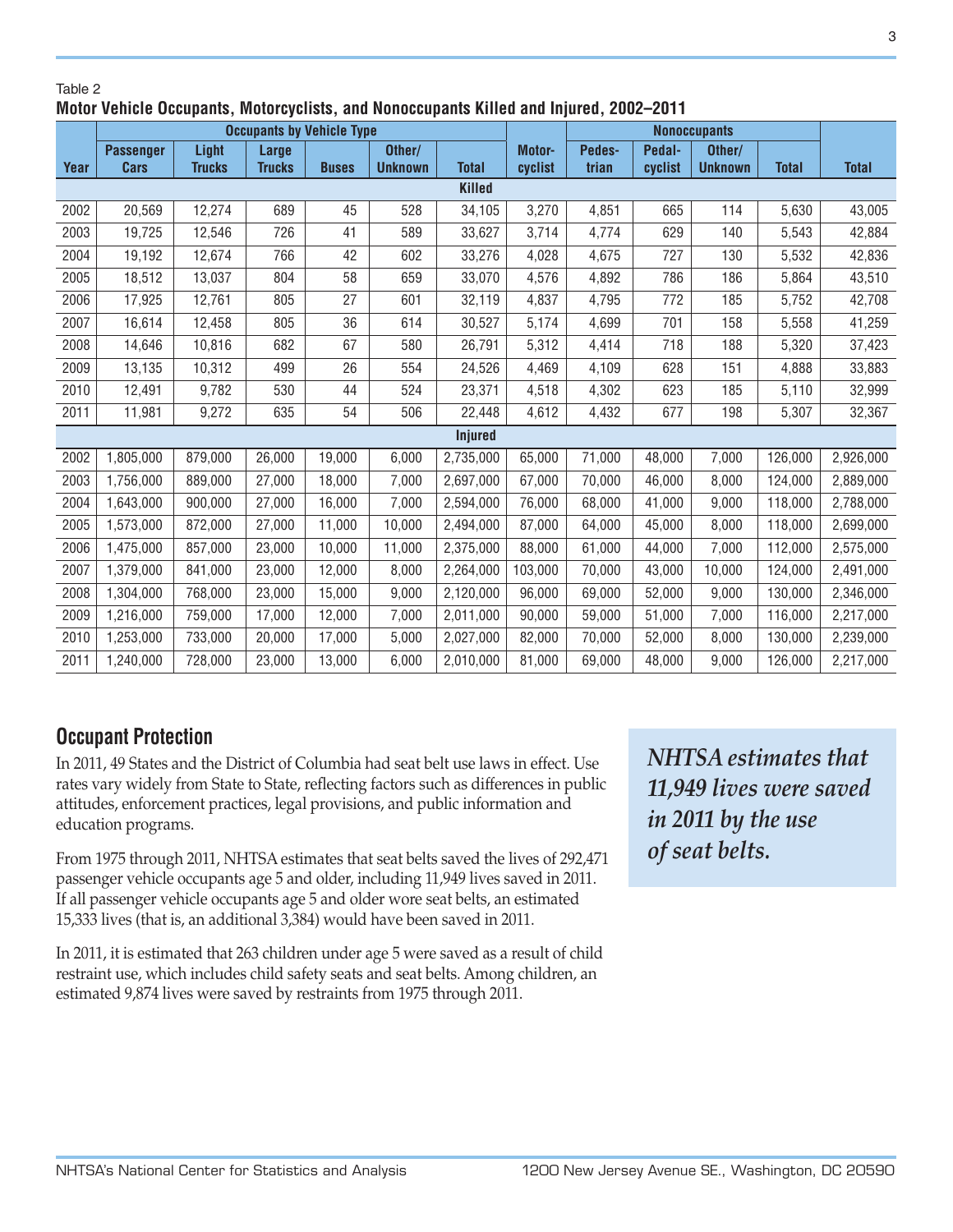In 2011, 29 percent of passenger car occupants and 33 percent of light-truck occupants involved in fatal crashes were unrestrained.

**Important Safety Information**

Children in rear-facing child safety seats should not be placed in the front seat of cars equipped with passenger-side frontal air bags. The impact of a deploying air bag striking a rear-facing child safety seat could result in injury to the child. NHTSA also recommends that children age 12 and under sit in the rear seat away from the force of a deploying frontal air bag.

*Alcohol-impaireddriving fatalities fell to 9,878 in 2011—31 percent of all traffic fatalities for the year.* In fatal crashes, 77 percent of passenger vehicle occupants who were totally ejected from vehicles were killed. Seat belts are effective in preventing total ejections: only 1 percent of the occupants reported to have been using restraints were totally ejected, compared with 31 percent of the unrestrained occupants.

Table 3 shows belt use for passenger vehicle occupants in fatal crashes for 2011 compared to belt use in 2002.

#### Table 3 **Restraint Use Rates for Passenger Vehicle Occupants in Fatal Crashes, 2002 and 2011**

|                         | <b>Restraint Use Rate (Percent)</b> |      |  |  |  |
|-------------------------|-------------------------------------|------|--|--|--|
| <b>Type of Occupant</b> | 2002                                | 2011 |  |  |  |
| <b>Drivers</b>          | 62                                  | 70   |  |  |  |
| All Passengers          | 56                                  | 66   |  |  |  |
| <b>Front Seat</b>       | 62                                  | 72   |  |  |  |
| <b>Rear Seat</b>        | 53                                  | 64   |  |  |  |
| 4 Years Old and Younger | 78                                  | 87   |  |  |  |
| 5 Years Old and Older   | 54                                  | 64   |  |  |  |
| All Occupants           | 60                                  | 69   |  |  |  |

## **Alcohol**

Drivers are considered to be alcohol-impaired when their blood alcohol concentration (BAC) is .08 grams per deciliter  $(g/dL)$  or higher. Thus, any fatality occurring in a crash involving a driver with a BAC of .08 or higher is considered to be an alcohol-impaired-driving fatality. The term "driver" refers to the operator of any motor vehicle, including a motorcycle.

In 2011, there were 9,878 alcohol-impaired-driving fatalities. This is a decrease of 2.5 percent compared to 2010 (10,136), and it represents an average of one alcoholimpaired-driving fatality every 53 minutes.

The 9,878 alcohol-impaired-driving fatalities in 2011 (31% of total traffic fatalities) represent a 27-percent decrease from the 13,472 alcohol-impaired-driving fatalities reported in 2002 (31% of the total).

Over 1.21 million drivers were arrested in 2011 for driving under the influence of alcohol or narcotics (FBI's Uniform Crime Report, 2011). This is an arrest rate of 1 for every 173 licensed drivers in the United States (based on 2010 figures).

In fatal crashes in 2011, 29 percent of motorcycle riders had a BAC level of .08 g/dL or higher, as compared with 24 percent for drivers of passenger cars, 21 percent for light-truck drivers, and 1 percent for drivers of large trucks.

In fatal crashes in 2011, the highest percentages of drivers with BAC levels of .08  $g/$ dL or higher were recorded for drivers 21 to 24 years old (32%), followed by ages 25 to 34 (30%) and 35 to 44 (24%).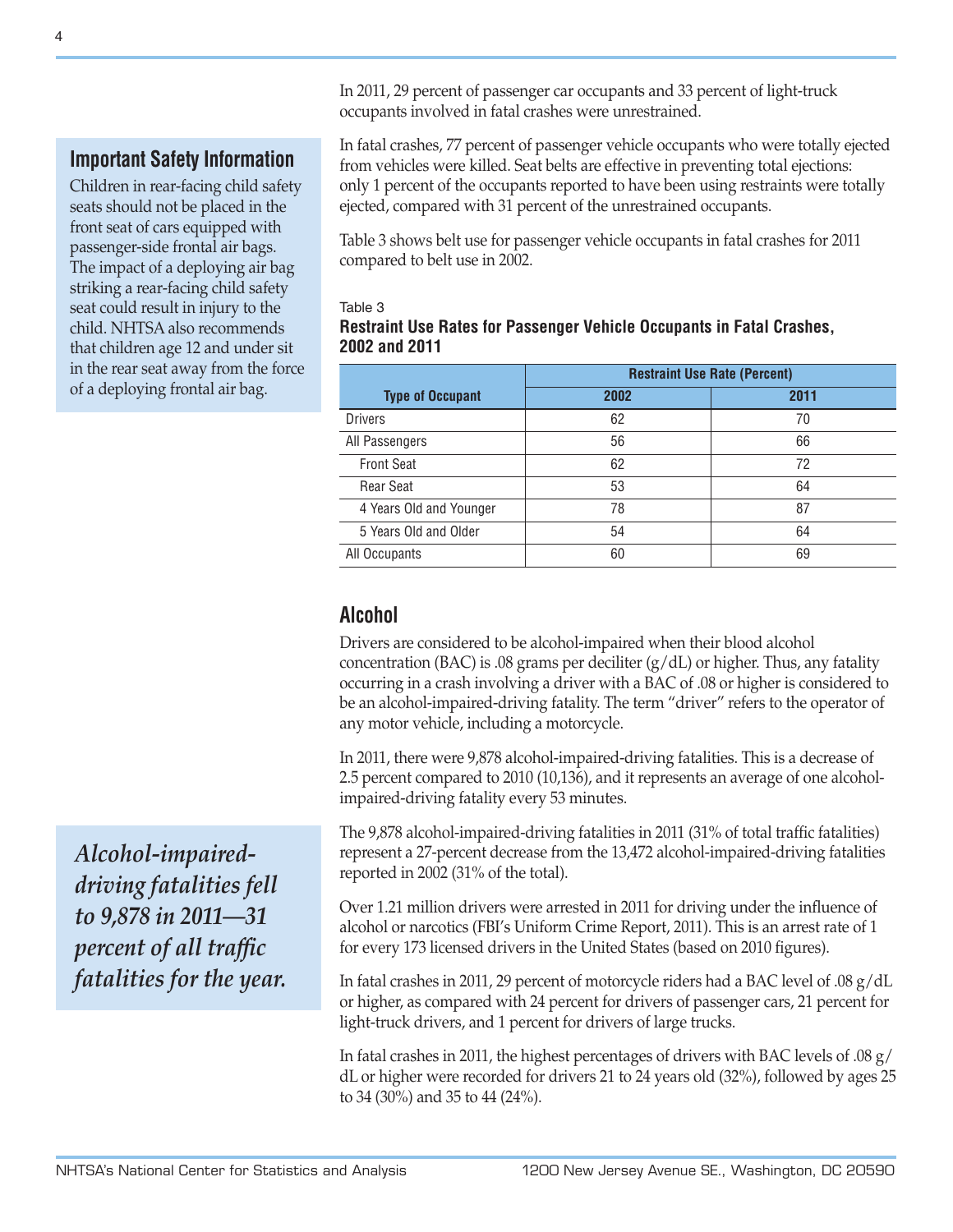#### Figure 1 **Drivers With BAC Levels of .08 or Higher Involved in Fatal Crashes by Age Group, 2011**



*The highest percentage of drivers in fatal crashes who had BAC levels of .08 g/dL or higher was for drivers 21 to 24 years old.*

Drivers with a BAC of .08 g/dL or higher involved in fatal crashes were seven times more likely to have a prior conviction for driving while impaired (DWI) than were drivers with no alcohol (7% and 1%, respectively).



## **Previous Driving Records of Drivers Involved in Fatal Crashes by BAC, 2011**



*Drivers with a BAC level of .08 or higher in fatal crashes were seven times more likely to have a prior conviction for driving while impaired than were drivers with no alcohol.*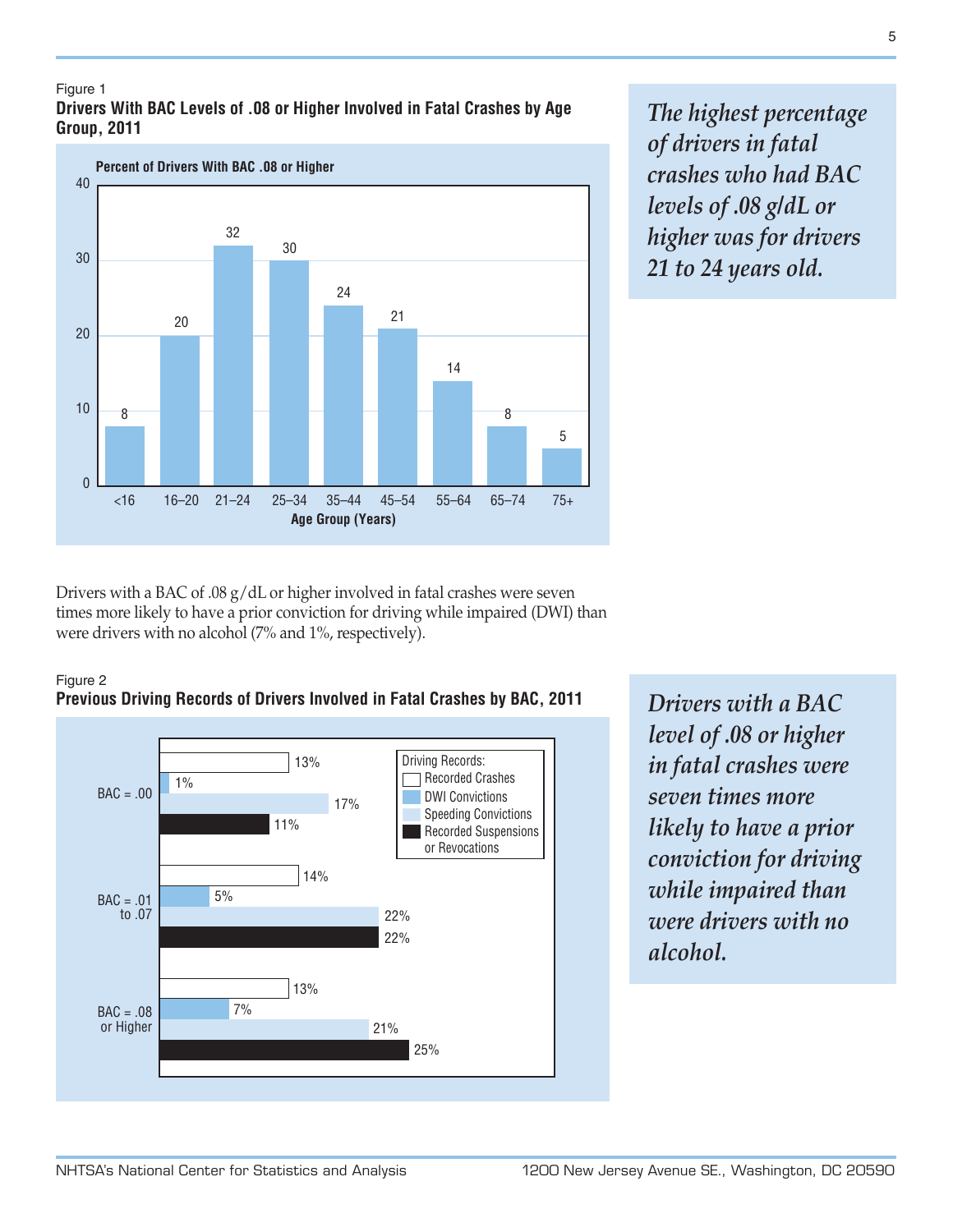# **Speeding**

NHTSA considers a crash to be speeding-related if the driver was charged with a speeding-related offense or if an officer indicated that racing, driving too fast for conditions, or exceeding the posted speed limit was a contributing factor in the crash.

Table 4

## **Fatalities in Motor Vehicle Traffic Crashes by Speeding Involvement, 2002–2011**

|      | <b>Speeding</b> |                | <b>Not Speeding</b> |                |  |  |
|------|-----------------|----------------|---------------------|----------------|--|--|
| Year | <b>Number</b>   | <b>Percent</b> | <b>Number</b>       | <b>Percent</b> |  |  |
| 2002 | 13,799          | 32             | 29,206              | 68             |  |  |
| 2003 | 13.499          | 31             | 29.385              | 69             |  |  |
| 2004 | 13,291          | 31             | 29,545              | 69             |  |  |
| 2005 | 13,583          | 31             | 29,927              | 69             |  |  |
| 2006 | 13.609          | 32             | 29.099              | 68             |  |  |
| 2007 | 13,140          | 32             | 28,119              | 68             |  |  |
| 2008 | 11,767          | 31             | 25,656              | 69             |  |  |
| 2009 | 10.664          | 31             | 23,219              | 69             |  |  |
| 2010 | 10.508          | 32             | 22.491              | 68             |  |  |
| 2011 | 9.944           | 31             | 22,423              | 69             |  |  |

Speeding is one of the most prevalent factors contributing to traffic crashes. In 2011, speeding was a contributing factor in 30 percent of all fatal crashes, and 9,944 (31 percent) lives were lost in speeding-related crashes (Table 4).

For drivers involved in fatal crashes, young males are the most likely to be speeding. In 2011, 39 percent of the 15- to 20-year-old and 37 percent of the 21- to 24-year-old male drivers who were involved in fatal crashes were speeding at the time of the crash. (Figure 3).

Figure 3

### **Speeding Drivers in Fatal Crashes by Age and Sex, 2011**

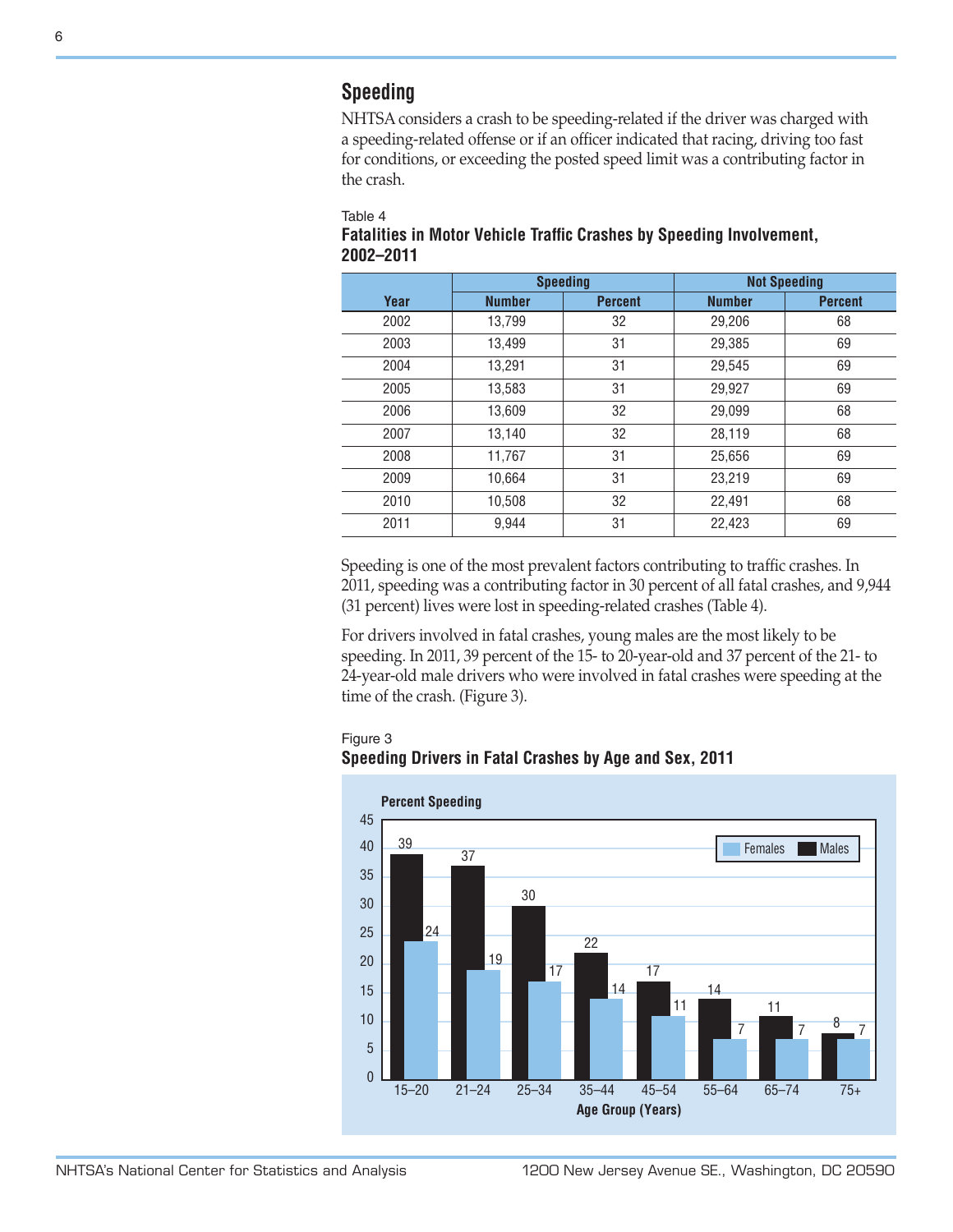In 2011, 87 percent of speeding-related fatalities occurred on roads that were not Interstate highways.

Alcohol involvement was prevalent for drivers who were speeding in fatal crashes in 2011. Forty-two percent of the drivers who were speeding in fatal crashes in 2011 had BAC levels of .08 g/dL or higher, compared with only 16 percent for drivers who were not speeding.

#### Figure 4 **Percentage of All Drivers in Fatal Crashes by Speeding Involvement and BAC Level, 2011**



*In 2011, 87 percent of speeding-related fatalities occurred on roads that were not Interstate highways.*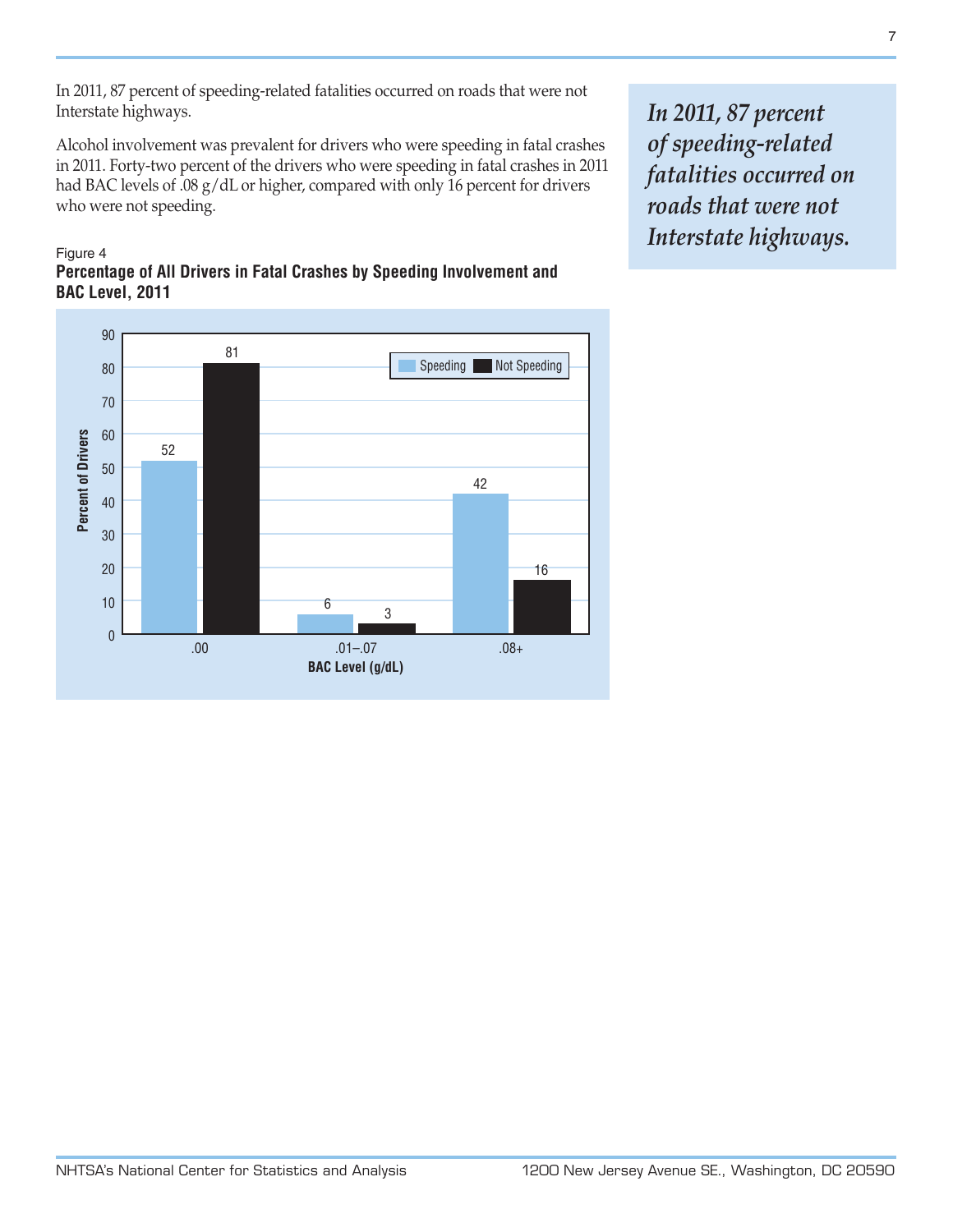# *In fatal crashes, 35 percent of motorcycle riders were speeding.*

In 2011, 35 percent of all motorcycle riders involved in fatal crashes were speeding, as compared to 22 percent for passenger car drivers, 19 percent for light-truck drivers, and 8 percent for large-truck drivers.

#### Figure 5

**Speeding, Alcohol-Impaired, and Failure to Use Restraints Among Drivers Involved in Fatal Crashes by Vehicle Type, 2011**



Note: Among large-truck drivers, speeding and alcohol-impairment; as well as speeding, alcohol-impairment, and failure to use restraints was less than 0.5 percent.

*Per vehicle mile traveled in 2011, motorcyclists were more than 30 times more likely than passenger car occupants to die in a motor vehicle traffic crash.*

## **Motorcycles**

The 4,612 motorcyclist fatalities in 2011 accounted for 14 percent of all traffic fatalities for the year. An additional 81,000 motorcyclists were injured.

Per vehicle mile traveled in 2011, motorcyclists were more than 30 times more likely than passenger car occupants to die in a motor vehicle traffic crash and 5 times more likely to be injured.

In 2011, 40 percent of fatally injured motorcycle riders and 51 percent of fatally injured motorcycle passengers were not wearing helmets at the time of the crash.

More than one-fifth of motorcycle riders (22%) involved in fatal crashes in 2011 were driving the vehicles with invalid licenses at the time of the collision.

The percentage of motorcycle riders involved in fatal crashes in 2011 who had BAC levels of .08 g/dL or higher — 29 percent — was higher than for any other type of motor vehicle driver (as shown in Figure 5).

NHTSA estimates that helmets saved the lives of 1,617 motorcyclists in 2011. If all motorcyclists had worn helmets, an additional 703 lives could have been saved.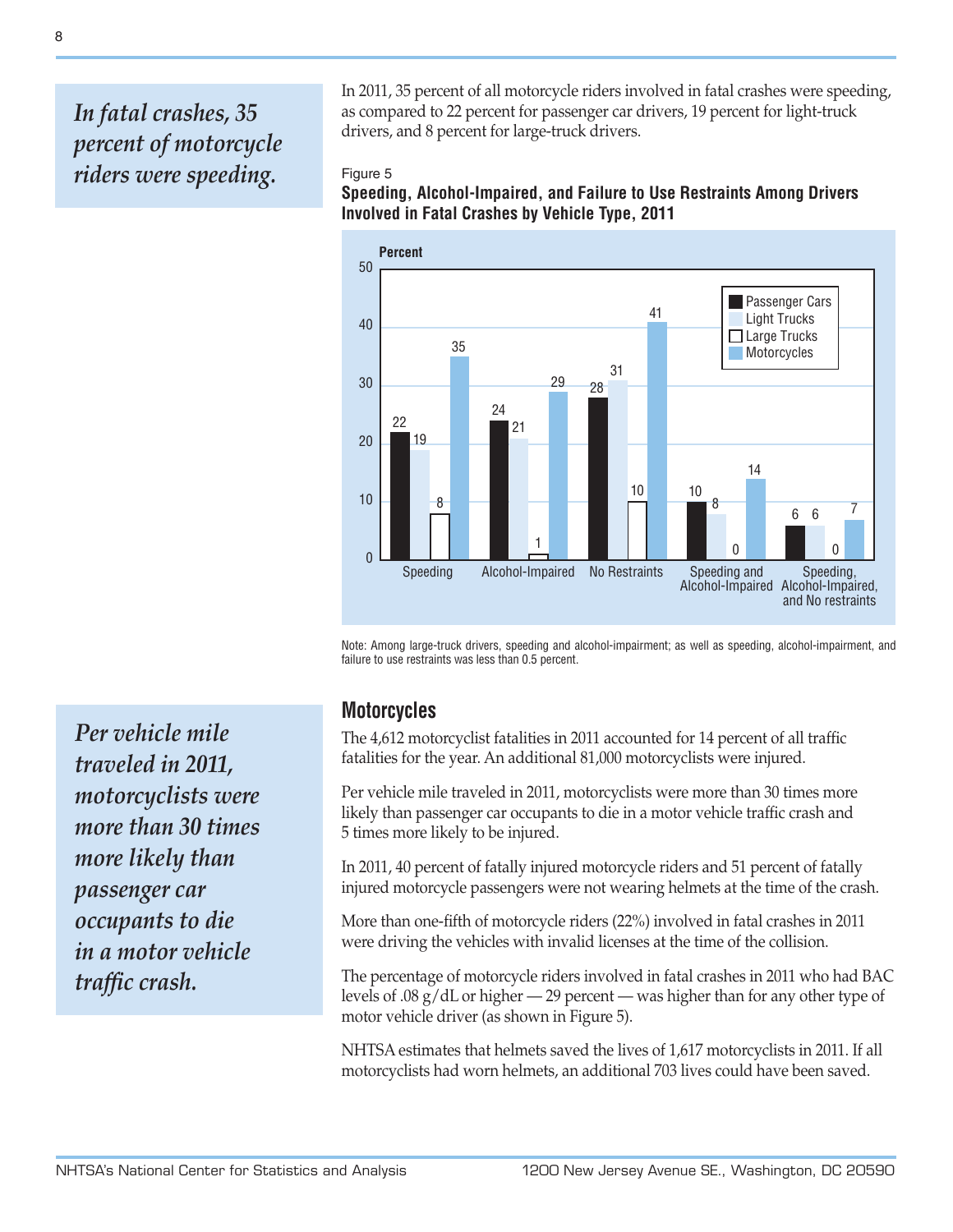9

*Twelve percent of all motor vehicle traffic fatalities in 2011 involved large trucks.*

# **Large Trucks**

In 2011, 12 percent (3,757) of all the motor vehicle traffic fatalities involved large trucks (gross vehicle weight rating greater than 10,000 pounds).

Of the fatalities that resulted from crashes involving large trucks, 72 percent were occupants of other vehicles, 17 percent were occupants of large trucks, and 11 percent were nonoccupants.

**Number Percentage of Total**

#### Table 5 **Persons Killed and Injured in Crashes Involving Large Trucks, 2011**

Occupants of Other Vehicles in Crashes

Occupants of Other Vehicles in Crashes

Nonoccupants (Pedestrians,

**Killed** | Occupants of Large Trucks | 635 | 17

**Injured**  $\vert$  Occupants of Large Trucks  $\vert$  23,000 26

*in Single-Vehicle Crashes 403 11 in Multiple-Vehicle Crashes 232 6*

Occupants of Other Venicies in Grasnes<br>Involving Large Trucks

Nonoccupants (Fedestrians, 1992)<br>Pedalcyclists, etc.) 11 **Total 3,757 100**

*in Single-Vehicle Crashes 7,000 8 in Multiple-Vehicle Crashes 15,000 17*

Involving Large Trucks 64,000 Final Research Control of the Second Control of the Second Control of the Second Control of the Second Control of the Second Control of the Second Control of the Second Control of the Second C Nonoccupants (Pedestrians, Nonoccupants (Pedestrians, 2,000 2,000 2 2 **Total 88,000 100** Large trucks accounted for 8 percent of all vehicles involved in fatal crashes and 3 percent of all vehicles involved in injury and property-damage-only crashes in 2011.

More than two-thirds (70%) of the large trucks involved in fatal crashes in 2011 collided with other motor vehicles in transport.

# **Passenger Vehicles**

In 2011, 21,253 passenger vehicle occupants were fatally injured, accounting for 79 percent of all occupant fatalities (passenger cars 44%, light trucks 34%). Light trucks consist of SUVs, pickups, and vans. An additional 1,968,000 passenger vehicle occupants were injured, representing 94 percent of all occupants injured (passenger cars 59%, light trucks 35%). The average age of passenger vehicle occupant killed in crashes in 2011 was 42.

In 2011, 51 percent of passenger vehicle occupant fatalities occurred in vehicles that sustained frontal damage.

Ejection from the vehicle accounted for 26 percent of all passenger vehicle occupant fatalities. The ejection rate for occupants of passenger cars in fatal crashes was 19 percent and for light trucks was 35 percent.

*Twenty-six percent of all passenger vehicle occupants killed were ejected from the vehicle.*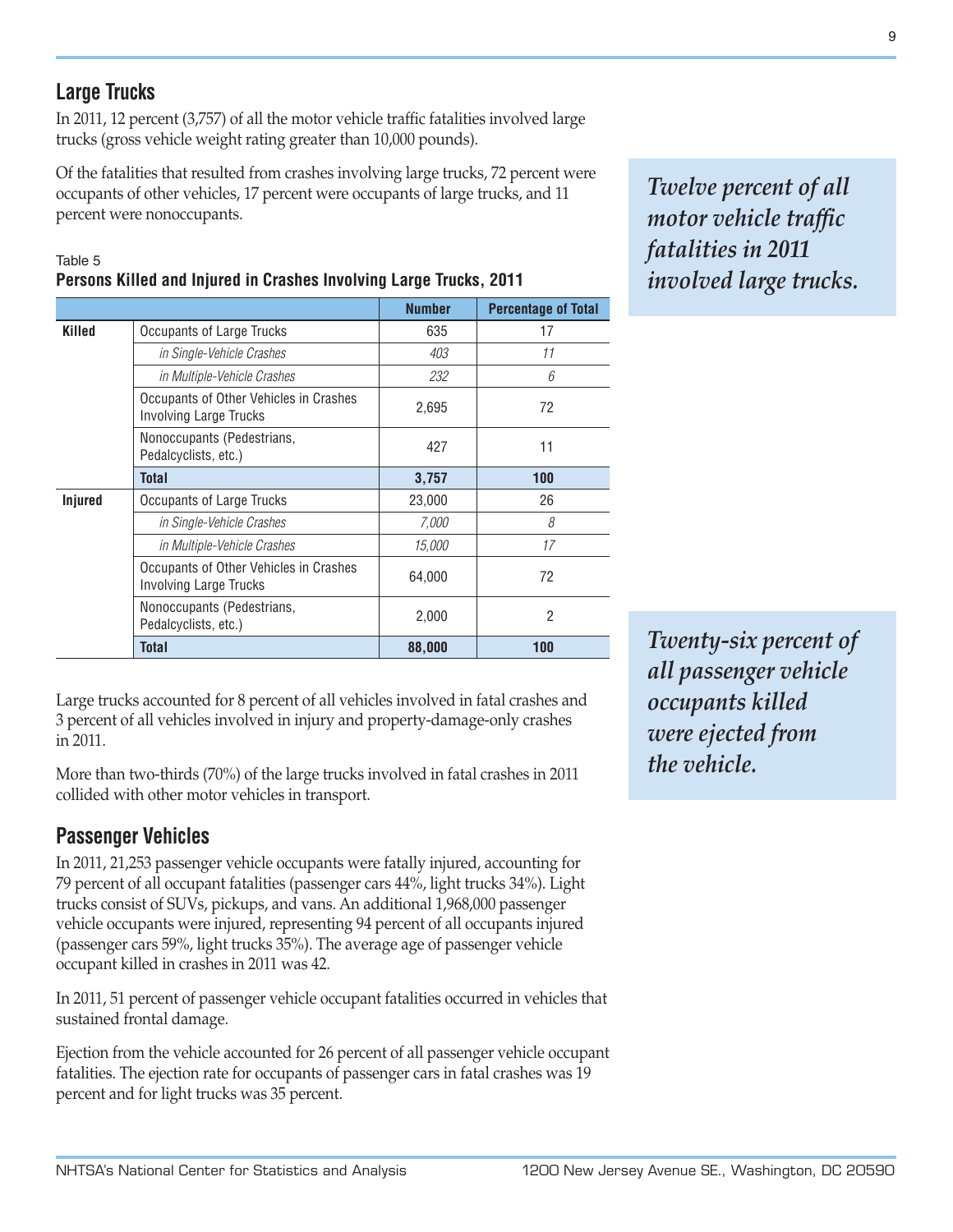*Fifty-two percent of the passenger vehicle occupants killed in traffic crashes in 2011 were unrestrained.*

More than half (52%) of the passenger vehicle occupants killed in traffic crashes in 2011 were unrestrained.

SUVs had the highest rollover involvement rate of any vehicle type in fatal crashes — 31 percent, as compared with 26 percent for pickups, 17 percent for vans, and 15 percent for passenger cars.

### Figure 6 **Fatalities in Traffic Crashes, 2002 and 2011**



*In 2011, older people (65+) made up 17 percent of all traffic fatalities and 19 percent of all pedestrian fatalities.*

## **Older Population**

In 2011, 13 percent (41.4 million) of the total U.S. resident population were people age 65 and older. There were 35 million licensed older drivers in 2011, accounting for 16 percent of the total licensed drivers in 2011.

In 2011, 5,401 older individuals (65+) were killed and 185,000 were injured in traffic crashes, accounting for 17 percent of all people killed and 8 percent of all the people injured in traffic crashes during the year. Older individuals made up 16 percent of all vehicle occupant fatalities, and 19 percent of all pedestrian fatalities.

The percentage of older drivers involved in fatal crashes in 2011 who had BAC levels of .08  $g/dL$  or higher (6%) was lower than for any other group of adult drivers.

Fatalities in crashes involving older drivers decreased by 3 percent, from 5,782 in 2010 to 5,619 in 2011. Most traffic fatalities involving older drivers in 2011 occurred during the daytime (77%).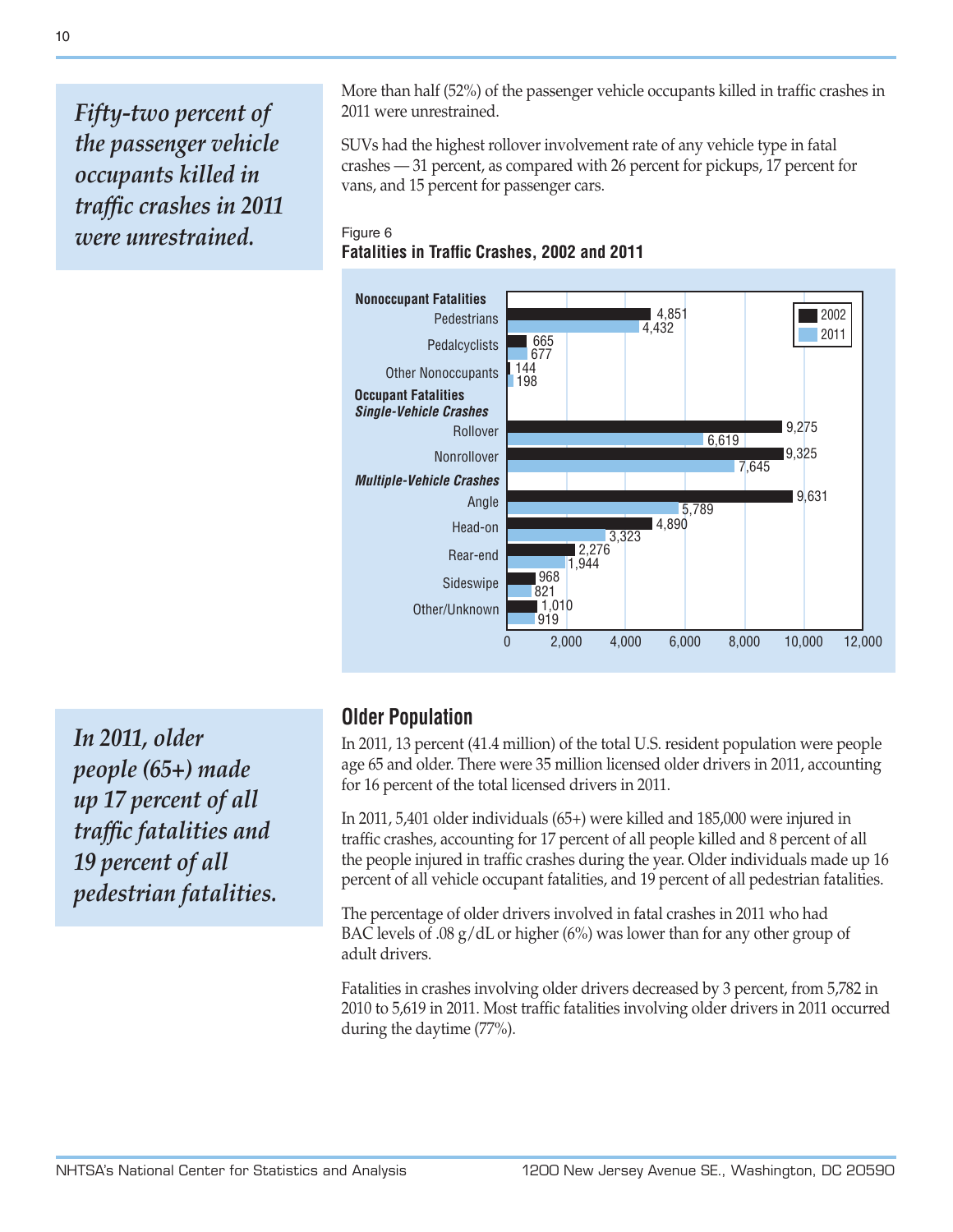## **Young Drivers**

In 2011, 4,347 young drivers ages 15 to 20 years old were involved in fatal crashes — a 48-percent decrease from the 8,325 involved in 2002. Driver fatalities for this age group decreased by 48 percent between 2002 and 2011.

There were 211.9 million licensed drivers in the United States in 2011, and young drivers accounted for 6 percent (12.6 million) of the total. Of all (43,668) drivers involved in fatal crashes, 10 percent (4,347) were young drivers, and of all (9,390,000) drivers involved in police-reported crashes, 13 percent (1,229,000) were young drivers.

In 2011, 32 percent of the young drivers who were killed in crashes had a BAC of .01  $g/dL$  or higher; 26 percent had a BAC of .08  $g/dL$  or higher.

Drivers are less likely to use restraints when they have been drinking. In 2011, 57 percent of the young drivers of passenger vehicles involved in fatal crashes who had been drinking were unrestrained. Of the young drivers who had been drinking and were killed in crashes, 70 percent were unrestrained. In comparison, of the non-drinking young drivers killed, 49 percent were unrestrained.

## **Children**

In 2011, of the 32,367 traffic fatalities in the United States, the 14-and-younger age group accounted for 4 percent (1,140). This age group accounted for 3 percent (822) of all vehicle occupant fatalities, 8 percent (171,000) of all the people injured in motor vehicle crashes, and 7 percent (151,000) of all the vehicle occupants injured in crashes. During 2011, fatalities in this age group (1,140) decreased 6 percent from the 1,211 fatalities in 2010.

Nearly one-fifth (18%) of all children between the ages of 5 and 9 who were killed in motor vehicle traffic crashes were pedestrians. Among fatalities in children age14 and younger, pedestrian fatalities accounted for 20 percent in 2011.

In 2011, a total of 1,140 children age 14 and younger were killed in motor vehicle traffic crashes. Of those 1,140 fatalities, 181 (16%) occurred in alcohol- impaired driving crashes. Out of those 181 deaths, 91 (50%) were occupants of a vehicle with a driver who had a BAC level of .08 g/dL or higher. Another 25 children were pedestrians or pedalcyclists who were struck by drivers with a BAC of .08 g/dL or higher.

# **Pedestrians**

In 2011, 4,432 pedestrians were killed and 69,000 were injured in traffic crashes in the United States, representing 14 percent of all fatalities and 3 percent of all people injured in traffic crashes.

On average, a pedestrian is killed in a motor vehicle crash every 119 minutes, and one is injured every 8 minutes.

Alcohol involvement — either for the driver or the pedestrian — was reported in 48 percent of the traffic crashes that resulted in pedestrian fatalities. Of the pedestrians involved, 35 percent had BAC levels of .08 g/dL or higher. Of the drivers involved in these fatal crashes, only 13 percent had BAC levels of  $.08 \text{ g}/\text{d}$ L or higher. In 6 percent of the crashes, both the driver and the pedestrian had BAC levels of .08 g/dL or higher.

*In 2011, 10 percent of all the drivers involved in fatal crashes were between 15 and 20 years old.*

*Pedestrian fatalities in 2011 were 9 percent lower than in 2002.*